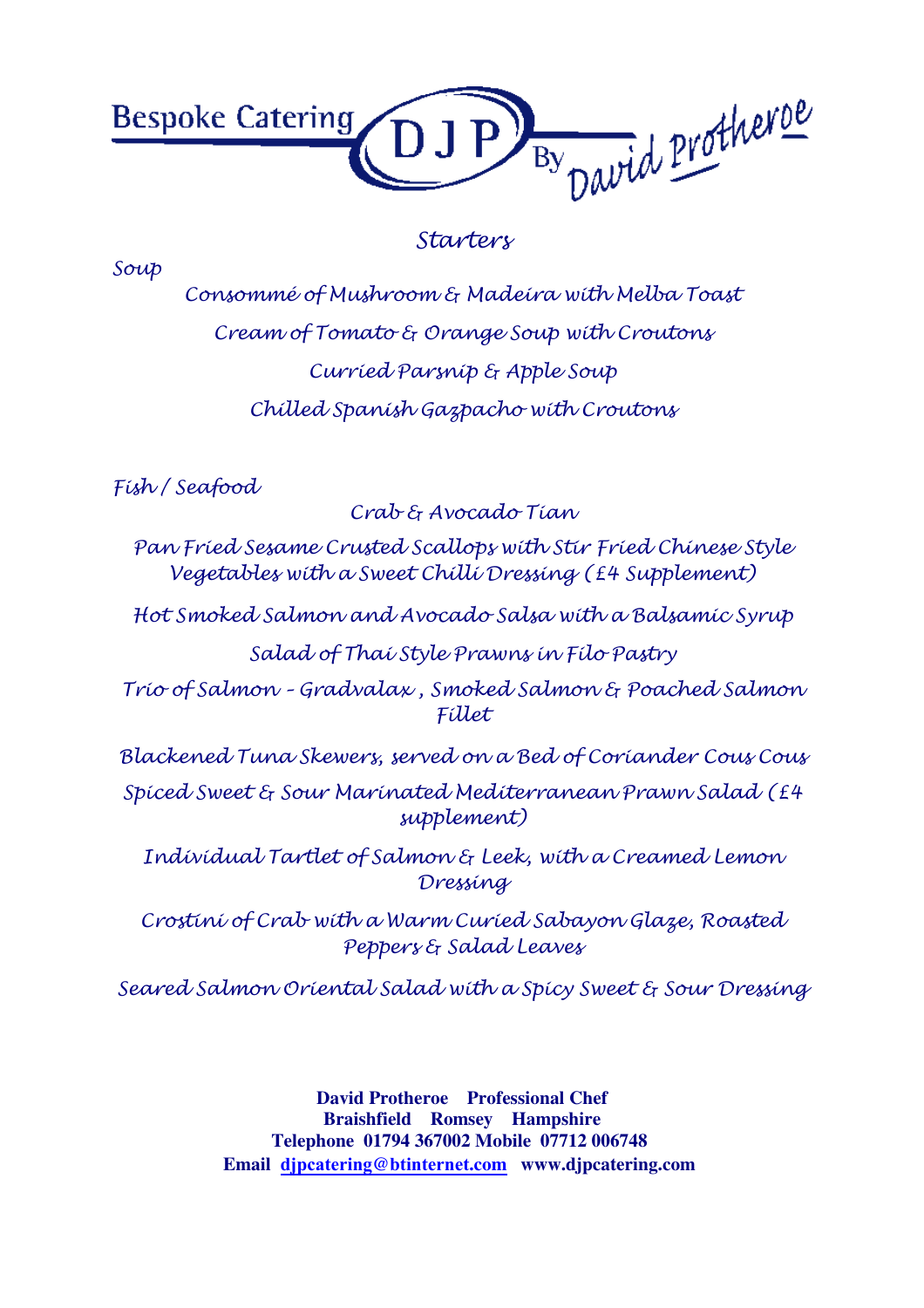

#### Starters

Meat / Poultry / Game

Duck Liver Parfait served with a Light Cumberland Sauce Warm Salad of Poached Free Range Egg on a Mushroom Crôute with Lardons of Bacon

Salad of Smoked Chicken with a Raspberry Dressing & Roasted Pine Kernels

Chorizo & Baby Bell Pepper Risotto Warm Chicken & Bacon Salad with a Walnut Dressing

Vegetarian

Medley of Melon with a Strawberry Coulis

Salad of Red Wine Poached Pear with Blue Vinney Cheese, Crispy Pancetta (optional) & a Honey Dressing

Individual Fine Tart of Caramelised Red Onion with Crème Fraiche & Rocket Salad

Risotto of Sun Blushed Tomatoes & a Medley of Mushrooms

Linguine with Fresh Basil Pesto & Parmesan Shavings Portabella Mushroom Croûte with Taleggio Cheese & Salad Leaves Warm Salad of Griddled Asparagus with Roasted Red Onions & a Balsamic Dressing

Tart of Plum Tomato, Mozzarella & Basil with a Pesto Dressing Spiced Vegetable Filo Parcels with an Orienal Dressing & Cucumber Julienne

Sautéed Fricasée of Woodland Mushrooms in a Sherry Cream Sauce on Toasted Brioche

Individual Caramelised Onion & Feta Cheese Tarts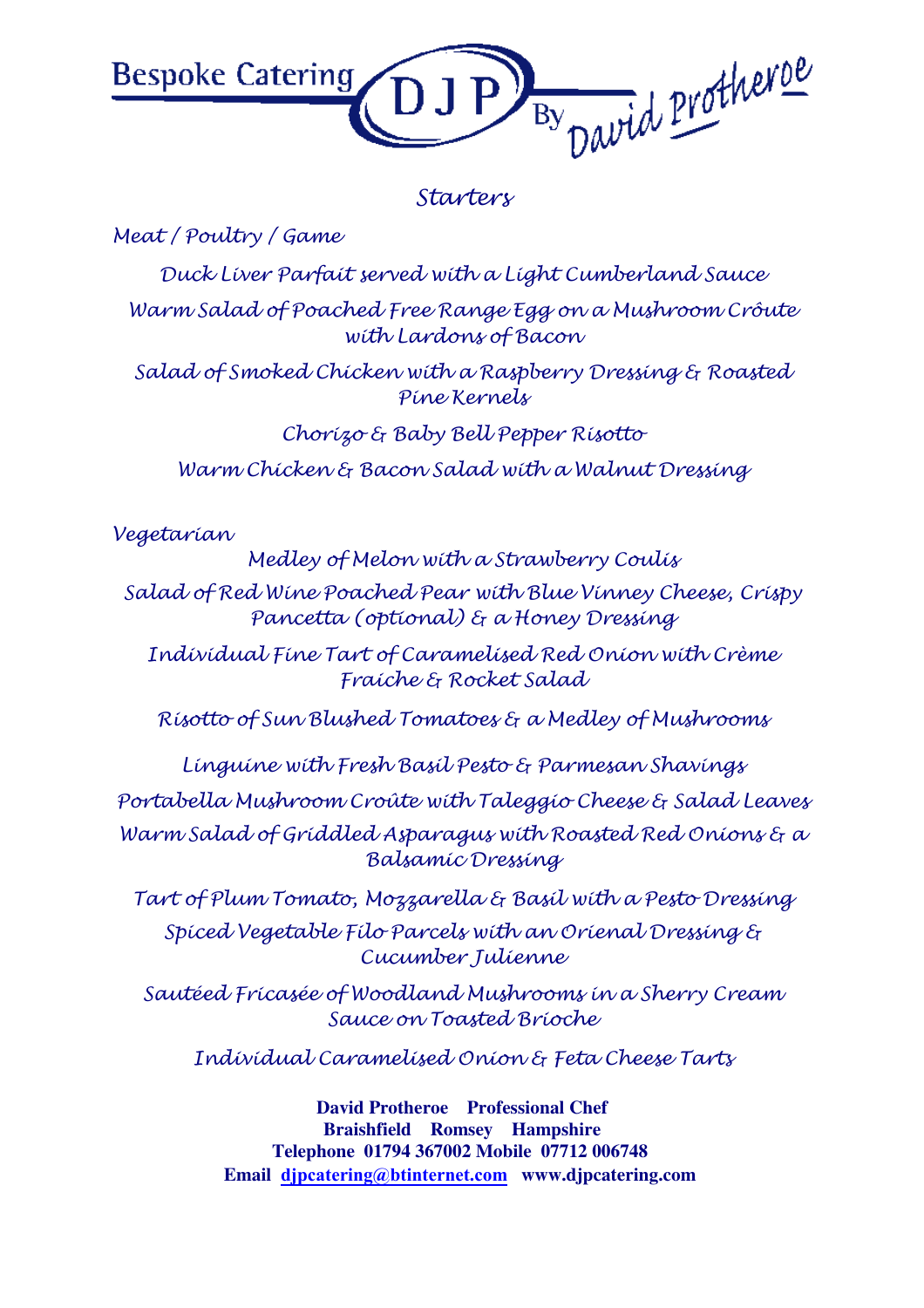

Main Courses

Fish

Fillets of Red Mullet with Rustic Ratatouille Vegetables

Roasted Salmon Suprême served on Rosti Potatoes with a Chive Fish Velouté

Pan Roasted Sea Bass with Turmeric & Sultana Rice, Japanese Aubergine & Mangtout, with a Terriyaki Dressing

Fillet of Halibut Bourgignonne (£3 supplement)

Thai Style Salmon Parcels in Filo Pastry with a Red Thai Curry Sauce

Beef / Veal

Individual Beef Wellington with a Madeira Sauce

Individual Steak & Kidney Puddings

Fillet of Beef with Caramelised Shallots & a Red Wine Sauce

Terriyaki Beef Fillet with Ginger & Sesame Rice, served with Stir Fried Oriental Style Vegetables

Pan Fried Medallions of Veal Fillet with a Café au Lait Red Wine & Shallot Sauce

Tournedos of Beef Fillet with a Madeira & Wild Mushroom Sauce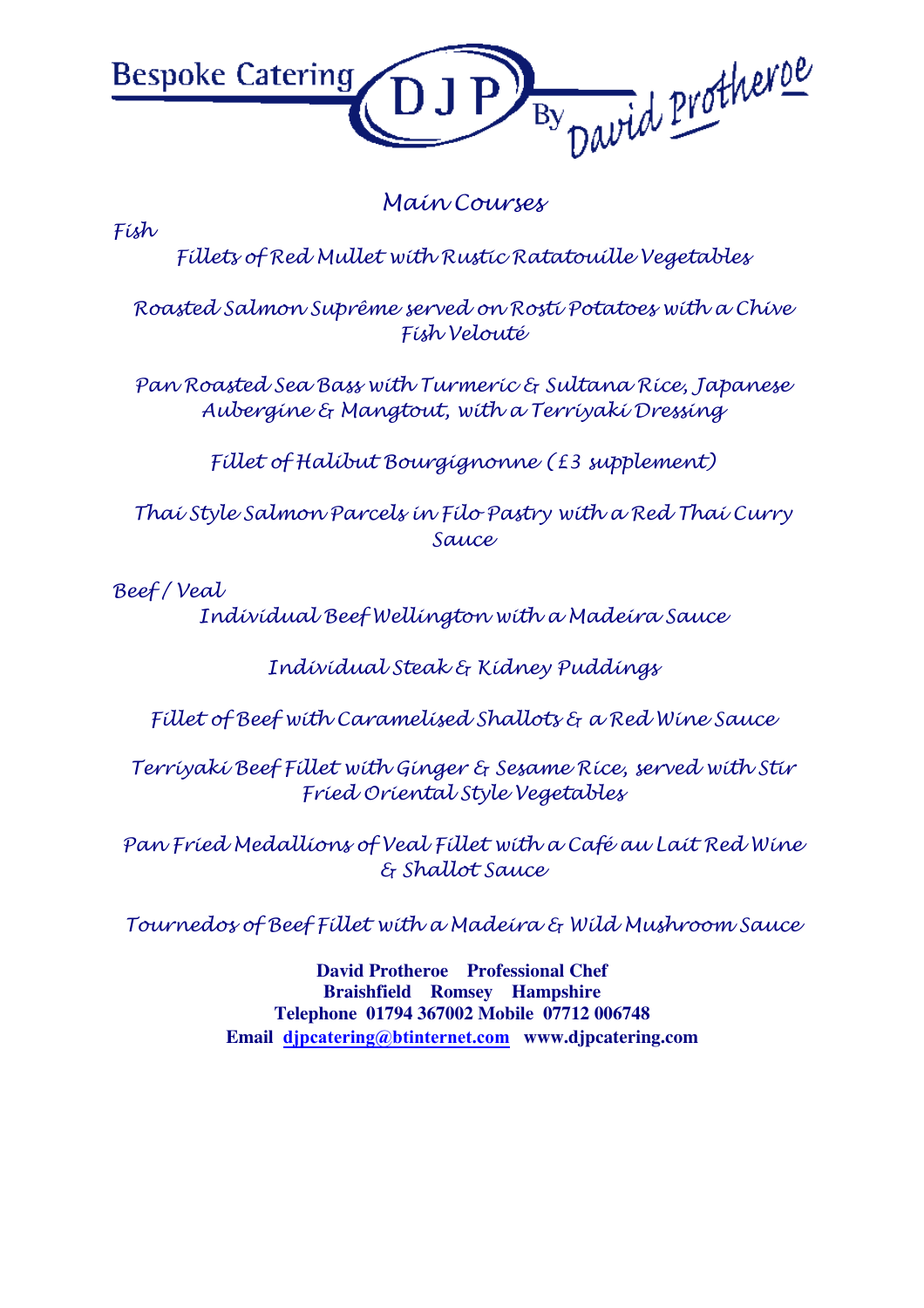

## Main Courses

Lamb

Fillet of Lamb Wellington with a Mint Hollandaise Sauce

Canon of Lamb in a Herb Crust with a Port Wine Jus

Lamb Fillet Braised in a Rosemary Sauce with Vegetable Batons

Roast Rack of Lamb with a Redcurrant Sauce (£4 supplement)

Medallions of Lamb Fillet with a Raspberry & Mint Sauce

Poultry / Game Roast Breast of Gressingham Duck with a Sour Cherry Sauce

Pan Seared Breast of Corn Fed Chicken served on Crushed Potatoes with Green Beans & Shallots & a Chive Sauce

Medallions of Venison with a Poivrade Sauce (£5 supplement)

Chicken Breast topped with a Sun Dried Tomato Mousse in a Puff Pastry Lattice served with a Basil Cream Sauce

Roasted Magret of Duck with a Honey, Ginger & Black Peppercorn Sauce

Sherry Marinated Chicken Suprême with Roasted Garlic, Shallots & a Crème Fraiche, Tarragon & Sherry Sauce

Roasted Guinea Fowl Suprême with a Wild Mushroom & Madeira Sauce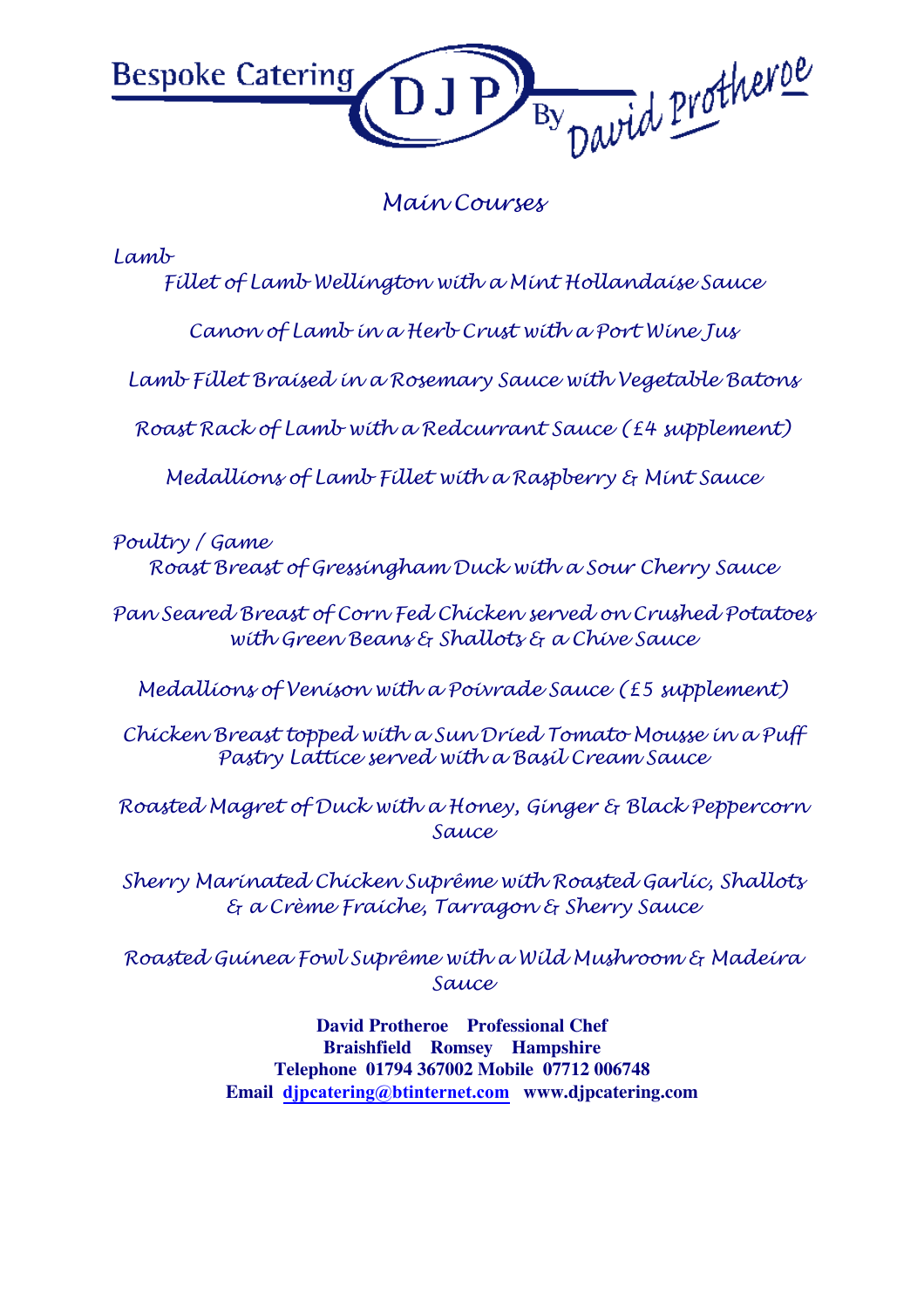

# Main Courses

Pork Slow Roasted Belly of Pork with a Whole Grain Mustard Mash & Cider Jus

Parmesan Crusted Escalopes of Pork Fillet on a bed of Fusilli Pasta, with a Tomato & Chilli Sauce

Medallions of Pork in a Calvados, Caramelised Apple & Mushroom Sauce

Pork Fillet wrapped in Prosciutto with Mediterranean Vegetable Cous Cous & a Marsala Jus

Vegetarian

Individual Caramelised Onion & Feta Cheese Tart

Risotto of Sun Blushed Tomatoes & a Medley of Mushrooms

Baked Portabella Mushroom stuffed with Ratatouille Vegetables

Tempura Battered Vegetables with a Sweet & Sour Sauce

Individual Tart of Plum Tomato, Mozzarella & Basil with a Pesto Dressing

Mushroom Stroganoff with Gherkins & Wild Rice

Roasted Mediterranean Vegetable Tart with a Tomato & Chilli Coulis

All main courses are served with a Bouquetière of Fresh Vegetables & a choice of Potato Dishes or Wild Rice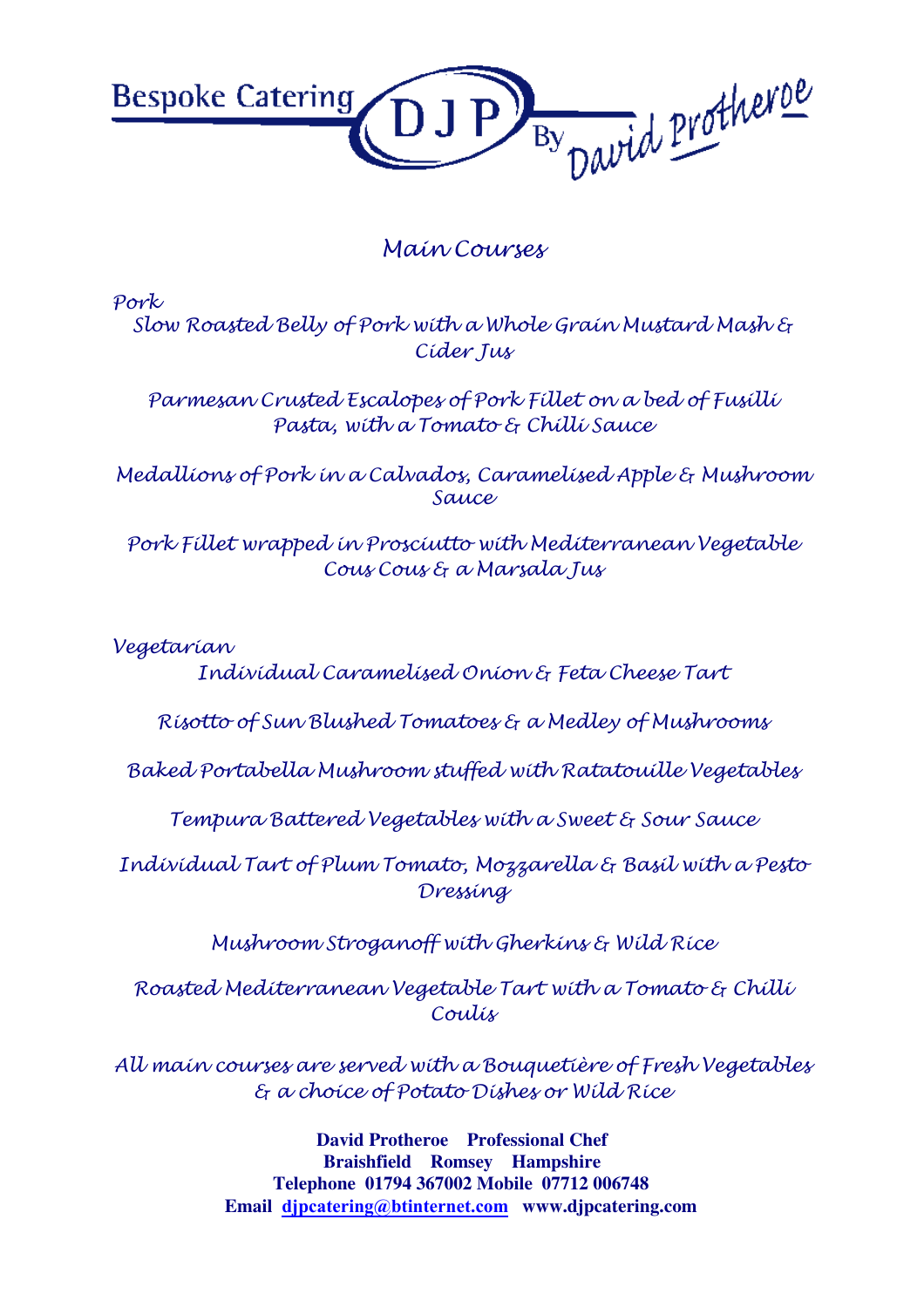By David Protheroe **Bespoke Catering** 

## Desserts

Lemon Tart with Raspberry Coulis

Passion Fruit Brulée

Pecan Pie with Cinnamon Ice Cream

Chocolate Truffle Torte with Raspberry Coulis

Exotic Fruit Gratin with a Tuille of Sorbet

Fine Apple Tart served with a Calvados Ice Cream

Caramelised Oranges with an Orange perfumed Crême Caramel

White Chocolate Cheescake

Individual Raspberry Pavlova with a Red Berry Coulis

Treacle Tart with Brandy Ice Cream